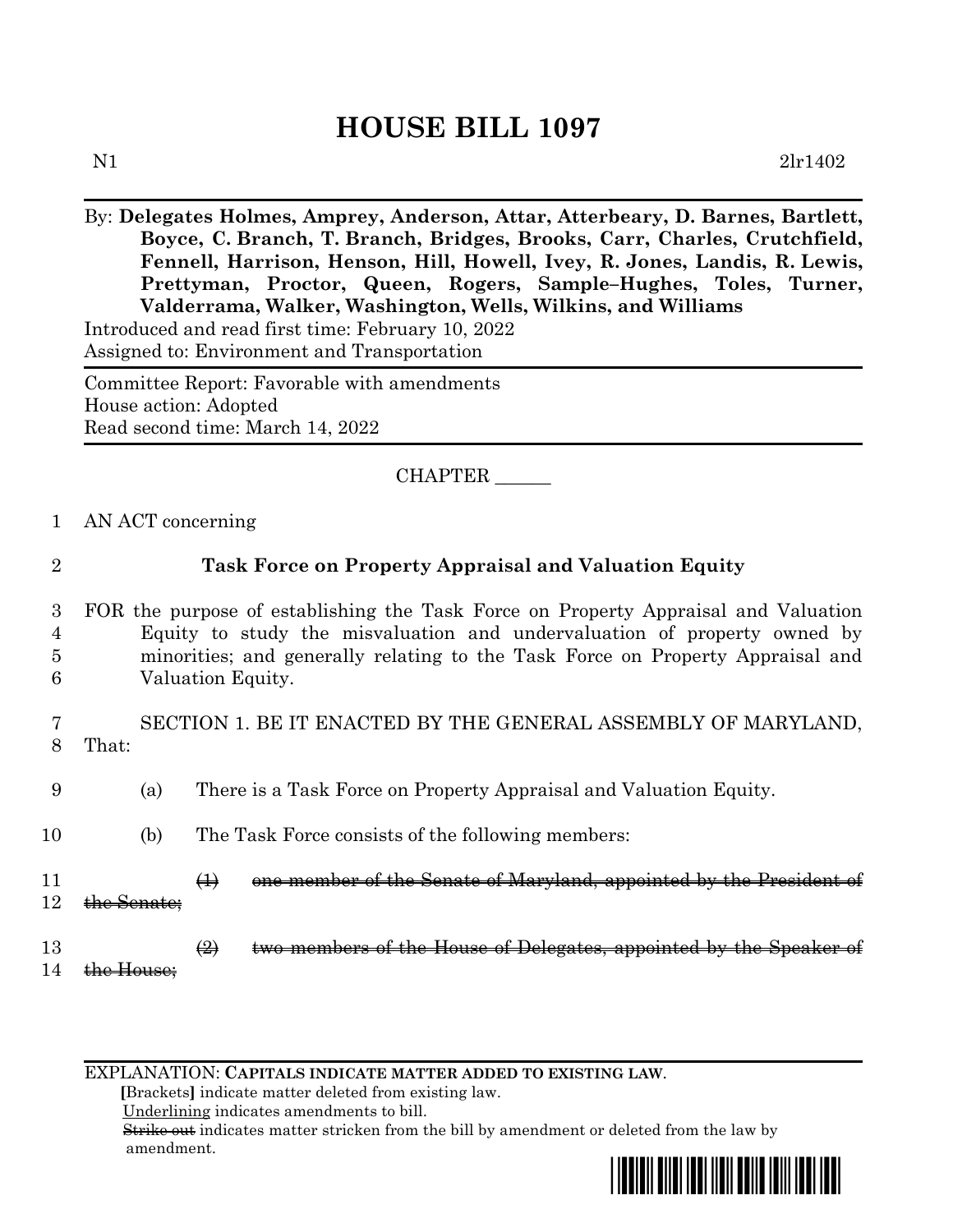## **HOUSE BILL 1097**

| $\mathbf{1}$<br>$\overline{2}$ | Secretary's designee;      | $\left(\frac{3}{2}\right)$ $\left(\frac{1}{2}\right)$ | the Secretary of Housing and Community Development, or the                                                                             |
|--------------------------------|----------------------------|-------------------------------------------------------|----------------------------------------------------------------------------------------------------------------------------------------|
| $\boldsymbol{3}$               |                            | $\leftrightarrow$ (2)                                 | the Secretary of Labor, or the Secretary's designee;                                                                                   |
| 4                              |                            | $\left( 5 \right)$ $\left( 3 \right)$                 | the Director of Assessments and Taxation;                                                                                              |
| $\overline{5}$<br>6            |                            | $\left( 6 \right) (4)$                                | one representative of the Consumer Protection Division of the<br>Office of the Attorney General, appointed by the Attorney General;    |
| 7<br>8                         |                            | $\leftrightarrow$ (5)                                 | one representative from the field of alternative dispute<br>resolution, appointed by the Chief Judge of the Maryland Court of Appeals; |
| 9<br>10                        | by the Governor;           | $\left(\frac{8}{6}\right)$ (6)                        | two representatives of an association for appraisers, appointed                                                                        |
| 11                             |                            | $\left(\theta\right)\left(\overline{7}\right)$        | two representatives of the banking industry:                                                                                           |
| 12                             |                            | (i)                                                   | one appointed by the President of the Senate; and                                                                                      |
| 13                             |                            | (ii)                                                  | one appointed by the Speaker of the House;                                                                                             |
| 14                             |                            | $\left(40\right)(8)$                                  | the following members appointed by the President of the Senate:                                                                        |
| $15\,$                         |                            | (i)                                                   | one representative from the Maryland Association of Counties;                                                                          |
| 16                             |                            | (ii)                                                  | one member of the Maryland Building Industry Association; and                                                                          |
| 17<br>18                       |                            | (iii)                                                 | four representatives of the general public with a primary<br>residence in Prince George's County the State; and                        |
| 19                             |                            | $\left(\frac{11}{2}\right)\left(\frac{9}{2}\right)$   | the following members appointed by the Speaker of the House:                                                                           |
| 20                             |                            | (i)                                                   | one representative from the Maryland Municipal League;                                                                                 |
| 21                             |                            | (ii)                                                  | one member of the Maryland Association of Realtors; and                                                                                |
| 22<br>23                       |                            | (iii)                                                 | four representatives of the general public with a primary<br>residence in Prince George's County the State.                            |
| 24<br>$25\,$                   | (c)<br>of the Task Force.  |                                                       | The members of the Task Force shall elect from among the members the chair                                                             |
| $26\,$<br>$27\,$               | (d)<br>for the Task Force. |                                                       | The Department of Housing and Community Development shall provide staff                                                                |
| 28                             | (e)                        |                                                       | A member of the Task Force:                                                                                                            |